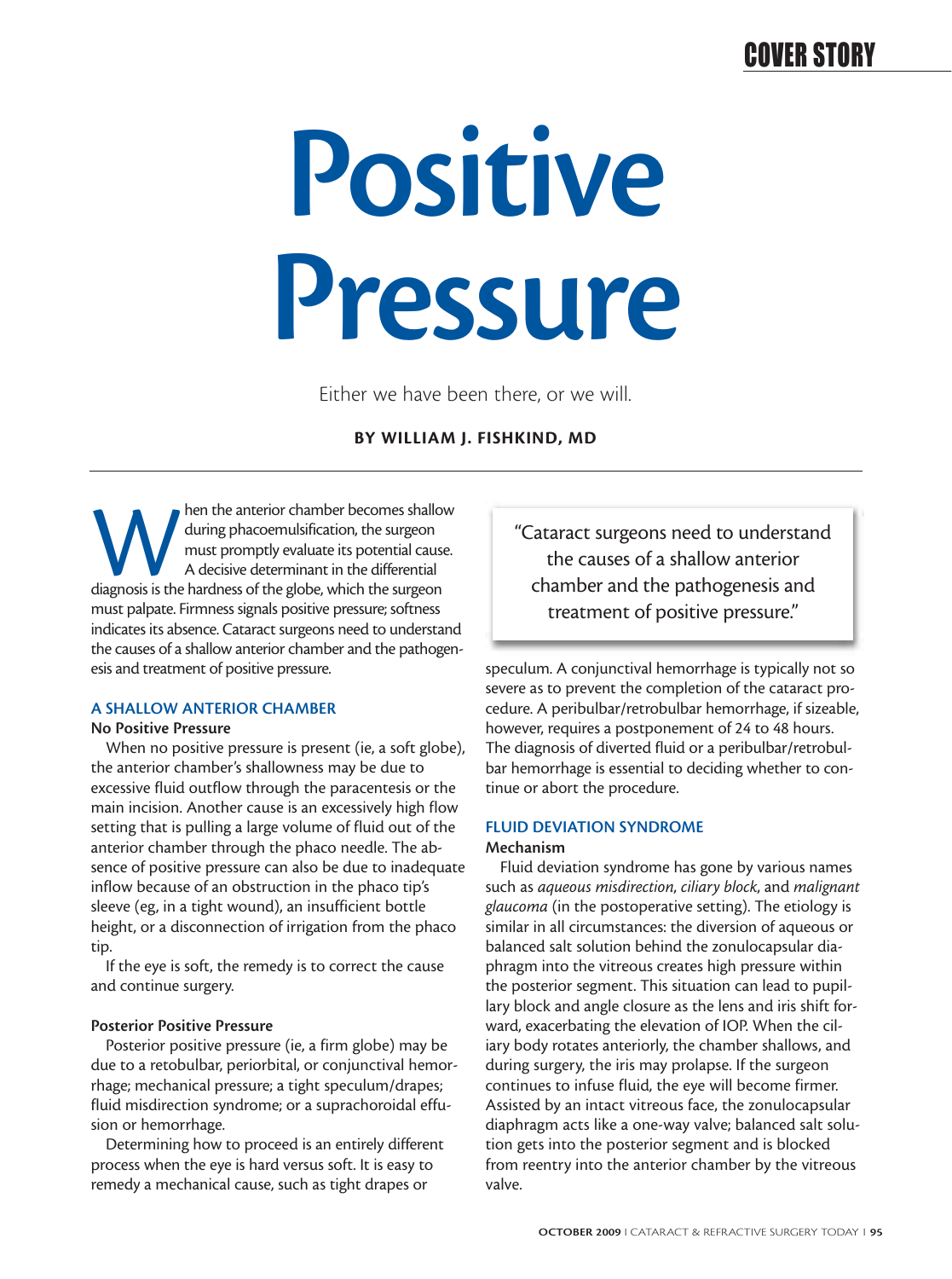

**Figure 1. As fluid passes through the zonule, the vitreous is hydrated and moves forward, and a vitreous valve is created. (Reprinted with permission from Arnold P. Positive pressure. In: Fishkind WJ, ed. Complications in Phacoemulsification: Avoidance, Recognition, and Management. New York, NY: Thieme Publishers; 2002:65.)**

The deviation may occur as fluid passes through the intact zonule (Figure 1) or through a rent in the posterior capsule<sup>1</sup> (Figure 2).

#### **Predisposition**

Fluid deviation can occur whenever there is infusion, whether by cannula, infusion bottle, or ophthalmic viscosurgical device (OVD). During hydrodissection, surgeons may inadvertently place the cannula over the anterior capsule. A subsequent injection forces fluid through the zonules into the vitreous. Alternatively, the injection of balanced salt solution under the anterior capsule may elevate the capsule against the iris, thereby creating pupillary block and forcing fluid through the intact zonule. Both scenarios are more likely in the presence of a small pupil, which hinders visualization of the hydrodissection cannula.

During phacoemulsification, surgeons may force the fluid posteriorly if a cohesive OVD prevents anterior fluid circulation, particularly if the infusion bottle is high. Similarly, with an occult radial capsular tear or small area of zonulysis, the intact vitreous face closes the one-way valve and triggers an increase in posterior pressure.

#### **Treatment**

Upon recognizing positive pressure, the surgeon should remove the irrigating instrument from the eye.



**Figure 2. As fluid passes through a rent in the posterior capsule, the vitreous is hydrated and moves forward, and a vitreous valve is created. (Reprinted with permission from Arnold P. Positive pressure.In:Fishkind WJ,ed.Complications in Phacoemulsification: Avoidance,Recognition,and Management. New York,NY:Thieme Publishers; 2002:65.)**

He or she must rule out a suprachoroidal effusion/hemorrhage as the etiology of the increased IOP by examining the periphery with an indirect ophthalmoscope. Alternatively, Robert Osher, MD, developed a fundus lens for the examination of the periphery that can be presterilized, wrapped, and utilized in just such an emergency.<sup>2</sup> After verifying that a suprachoroidal effusion/hemorrhage has not occurred, the surgeon has several options for how to proceed:

• apply digital counter pressure and wait approximately 20 minutes

• continue the procedure when the eye softens

• lower the bottle (rather than raise it) to decrease fluid inflow (the objective is to avoid pushing more fluid into the posterior segment)

• administer intravenous Diamox (500 mg IV push [Duramed Pharmaceuticals Inc., Cincinnati, OH]) and/or mannitol (1 to 2 g/kg 25% solution). If all else fails, pars plana aspiration of liquid vitreous

#### **ACUTE SUPRACHOROIDAL EFFUSION/HEMORRHAGE Mechanism**

The sequence of events leading to a suprachoroidal hemorrhage begins with transudation of fluid from the choriocapillaris. A uveal effusion occurs because of the pressure differential between the intravascular blood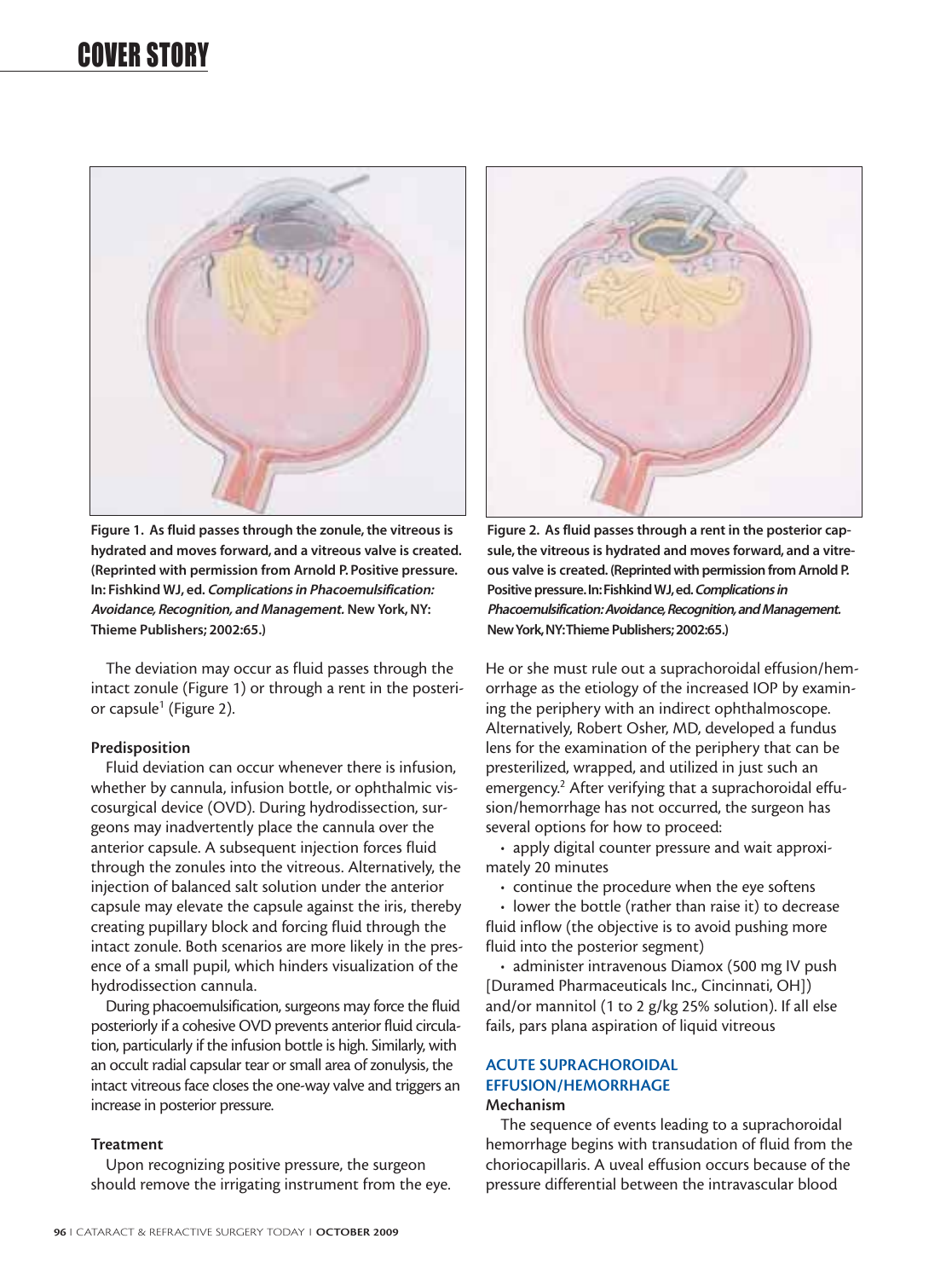

**Figure 3. The left side represents suprachoroidal effusion. The right side represents suprachoroidal hemorrhage. (Reprinted with permission from Arnold P.Positive pressure.In: Fishkind WJ,ed.Complications in Phacoemulsification: Avoidance, Recognition,and Management.New York,NY:Thieme Publishers; 2002:67.)**

and the intraocular fluid.<sup>3</sup> Once the eye is decompressed for surgery, the IOP falls. The effusion fills the spongy choroidal space between Bruch's membrane and the sclera. The larger choroidal vessels stretch between the sclera and choriocapillaris until a rupture occurs in one of the short posterior ciliary vessels. The hemorrhage into the suprachoroidal space hastens the expansion and leads to more ruptured vessels. If the surgeon does nothing to stop this cascade, the hemorrhage will detach the ciliary body and tear the higher-pressure cil-

#### **PREDISPOSING FACTORS FOR A SUPRACHOROIDAL HEMORRHAGE**

- Glaucoma
- Elevated IOP
- Axial length of greater than 25 mm
- Uncontrolled hypertension and tachycardia
- Arteriosclerotic peripheral vascular disease
- Topical anesthesia with the patient "fighting against the surgeon" for the control of ocular movement
- Intraoperative valsalva (cough, sneeze, attempts to escape the OR table)
- Previous intraocular surgery



**Figure 4. Choroidal elevation is visible with indirect examination. (Reprinted with permission from Arnold P.Positive pressure.In:Fishkind WJ,ed.Complications in Phacoemulsification: Avoidance,Recognition,and Management.New York,NY:Thieme Publishers; 2002:72.)**

iary vessels (Figure 3). This massive bleed near the pars plana will propel the iris, lens, vitreous, retina, and uvea out through the incision, if it is large enough that the surgeon cannot prevent expulsion.<sup>4</sup> The event may begin relatively slowly only to end with the speed of an explosion.

Because a drop in IOP appears to be a causative factor in the initiation of the aforementioned sequence, the most likely times for its activation are

• when the OVD is irrigated from the anterior chamber at the initiation of hydrosteps

• upon the phaco tip's removal from the anterior segment at the end of phacoemulsification

• when the I/A tip is removed from the anterior segment at the completion of I/A and immediately before the injection of an OVD for the IOL's insertion

• upon the OVD's removal before the surgeon fills the anterior segment to normalize the IOP for the completion of the case

Although a decrease in the IOP is necessary to initiate the cascade of events from effusion to hemorrhage to expulsion, other factors also play a role (see *Predisposing Factors for a Suprachoroidal Hemorrhage*). Addressing these factors prior to surgery should lessen the risk of this event.

Although not a predisposing factor, anticoagulation with aspirin, Plavix (clopidogrel bisulfate; Bristol Myers Squibb Company, New York, NY), or Coumadin (war-